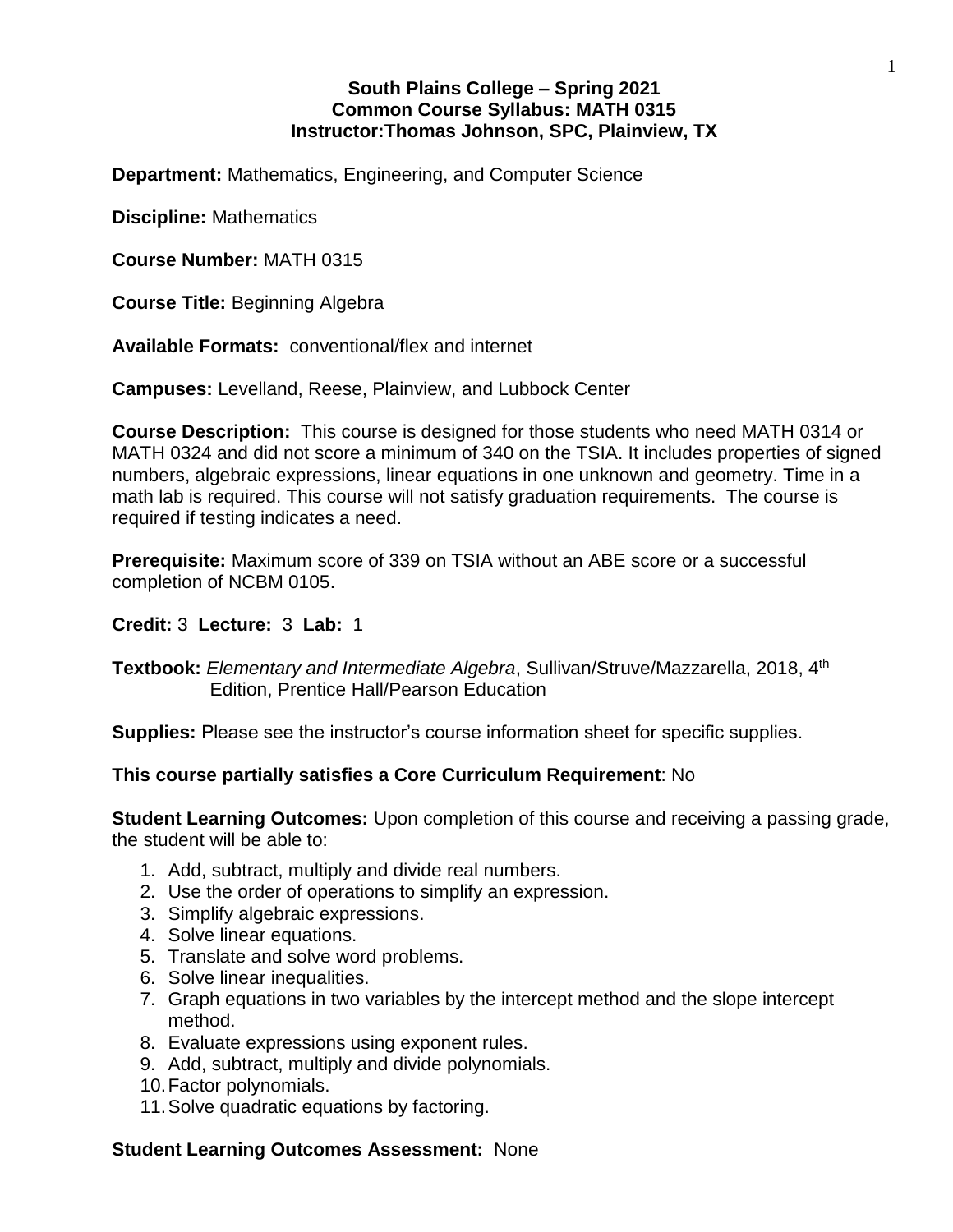**Course Evaluation:** There will be a comprehensive departmental final exam given by all instructors.

**Attendance/Student Engagement Policy:** Attendance and effort are the most important activities for success in this course. The instructor maintains records of the student's engagement throughout the semester. The student will be allowed to miss twenty percent (20%) of class assignments for the semester, *for any reason*. Should this number be exceeded, the instructor has the right to drop the student with a grade of F or an X, depending on the instructor's discretion.

Plagiarism violations include, but are not limited to, the following:

- 1. Turning in a paper that has been purchased, borrowed, or downloaded from another student, an online term paper site, or a mail order term paper mill;
- 2. Cutting and pasting together information from books, articles, other papers, or online sites without providing proper documentation;
- 3. Using direct quotations (three or more words) from a source without showing them to be direct quotations and citing them; or
- 4. Missing in-text citations.

Cheating violations include, but are not limited to, the following:

- 1. Obtaining an examination by stealing or collusion;
- 2. Discovering the content of an examination before it is given;
- 3. Using an unauthorized source of information (notes, textbook, text messaging, internet, apps) during an examination, quiz, or homework assignment;
- 4. Entering an office or building to obtain an unfair advantage;
- 5. Taking an examination for another;
- 6. Altering grade records;
- 7. Copying another's work during an examination or on a homework assignment;
- 8. Rewriting another student's work in Peer Editing so that the writing is no longer the original student's;
- 9. Taking pictures of a test, test answers, or someone else's paper.

**COVID Syllabus Statement:** Should be provided by the Vice-President of Student Services over email.

**Student Code of Conduct Policy:** Any successful learning experience requires mutual respect on the part of the student and the instructor. Neither instructor nor student should be subject to others' behavior that is rude, disruptive, intimidating, aggressive, or demeaning**.**  Student conduct that disrupts the learning process or is deemed disrespectful or threatening shall not be tolerated and may lead to disciplinary action and/or removal from class.

**Diversity Statement:** In this class, the teacher will establish and support an environment that values and nurtures individual and group differences and encourages engagement and interaction. Understanding and respecting multiple experiences and perspectives will serve to challenge and stimulate all of us to learn about others, about the larger world and about ourselves. By promoting diversity and intellectual exchange, we will not only mirror society as it is, but also model society as it should and can be.

**Disability Statement:** Students with disabilities, including but not limited to physical, psychiatric, or learning disabilities, who wish to request accommodations in this class should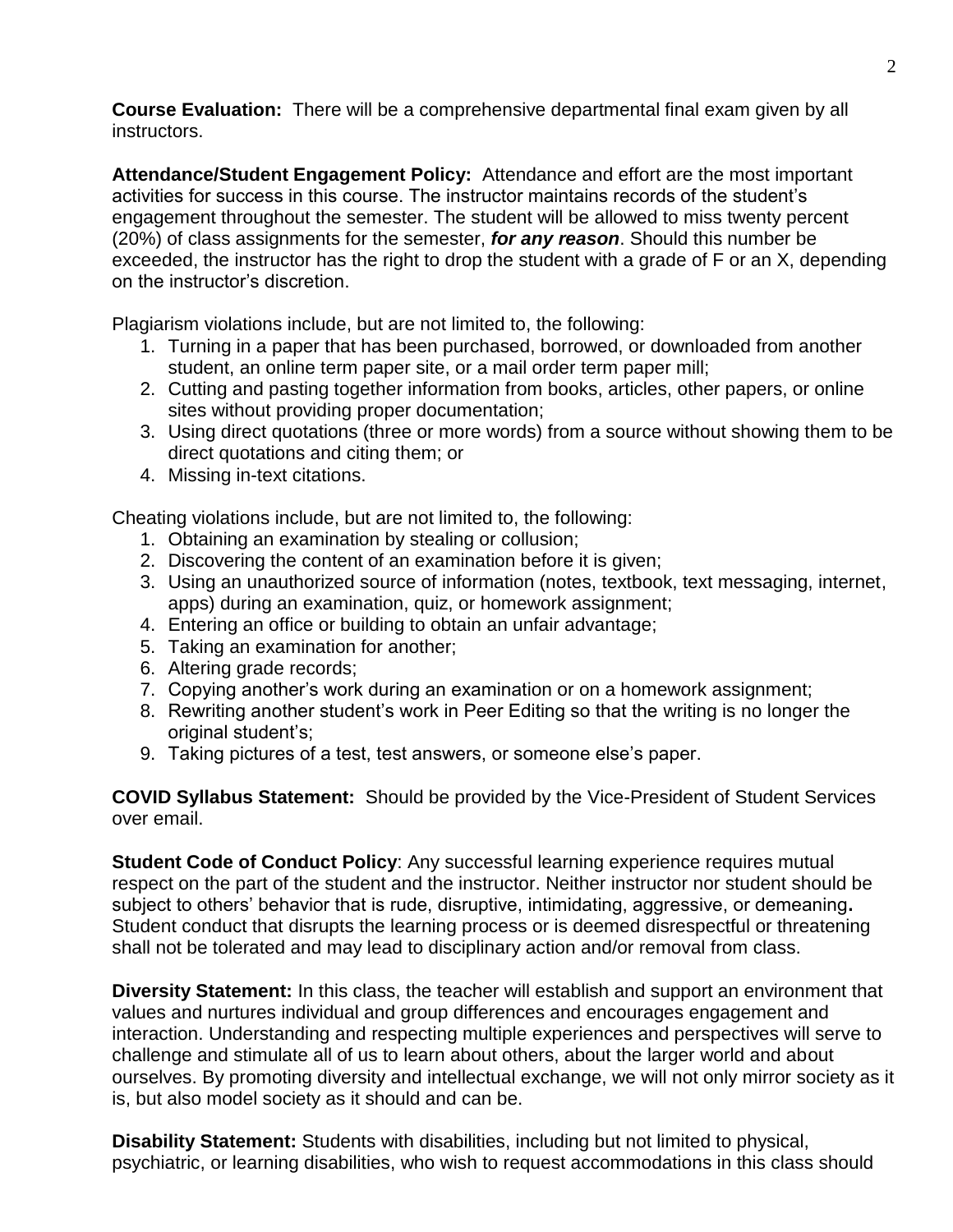notify the Disability Services Office early in the semester so that the appropriate arrangements may be made. In accordance with federal law, a student requesting accommodations must provide acceptable documentation of his/her disability to the Disability Services Office. For more information, call or visit the Disability Services Office at Levelland (Student Health & Wellness Office) 806-716-2577, Reese Center (Building 8) 806-716-4675, or Plainview Center (Main Office) 806-716-4302 or 806-296-9611.

**Nondiscrimination Policy:** South Plains College does not discriminate on the basis of race, color, national origin, sex, disability or age in its programs and activities. The following person has been designated to handle inquiries regarding the non-discrimination policies: Vice President for Student Affairs, South Plains College, 1401 College Avenue, Box 5, Levelland, TX 79336. Phone number 806-716-2360.

**Title IX Pregnancy Accommodations Statement:** If you are pregnant, or have given birth within six months, Under Title IX you have a right to reasonable accommodations to help continue your education. To [activate](http://www.southplainscollege.edu/employees/manualshandbooks/facultyhandbook/sec4.php) accommodations you must submit a Title IX pregnancy accommodations request, along with specific medical documentation, to the Director of Health and Wellness. Once approved, notification will be sent to the student and instructors. It is the student's responsibility to work with the instructor to arrange accommodations. Contact the Director of Health and Wellness at 806-716-2362 or [email](http://www.southplainscollege.edu/employees/manualshandbooks/facultyhandbook/sec4.php) [cgilster@southplainscollege.edu](mailto:cgilster@southplainscollege.edu) for assistance.

**Campus Concealed Carry**: Texas Senate Bill - 11 (Government Code 411.2031, et al.) authorizes the carrying of a concealed handgun in South Plains College buildings only by persons who have been issued and are in possession of a Texas License to Carry a Handgun. Qualified law enforcement officers or those who are otherwise authorized to carry a concealed handgun in the State of Texas are also permitted to do so. Pursuant to Penal Code (PC) 46.035 and South Plains College policy, license holders may not carry a concealed handgun in restricted locations. For a list of locations and Frequently Asked Questions, please refer to the Campus Carry page at: <http://www.southplainscollege.edu/campuscarry.php> Pursuant to PC 46.035, the open carrying of handguns is prohibited on all South Plains College campuses. Report violations to the College Police Department at 806-716-2396 or 9- 1-1.

**SPC Bookstore Price Match Guarantee Policy:** If you find a lower price on a textbook, the South Plains College bookstore will match that price. The difference will be given to the student on a bookstore gift certificate! The gift certificate can be spent on anything in the store.

If students have already purchased textbooks and then find a better price later, the South Plains College bookstore will price match through the first week of the semester. The student must have a copy of the receipt and the book has to be in stock at the competition at the time of the price match.

The South Plains College bookstore will happily price match BN.com & books on Amazon noted as *ships from and sold by Amazon.com*. Online marketplaces such as *Other Sellers* on Amazon, Amazon's Warehouse Deals, *fulfilled by* Amazon, BN.com Marketplace, and peer-topeer pricing are not eligible. They will price match the exact textbook, in the same edition and format, including all accompanying materials, like workbooks and CDs.

A textbook is only eligible for price match if it is in stock on a competitor's website at time of the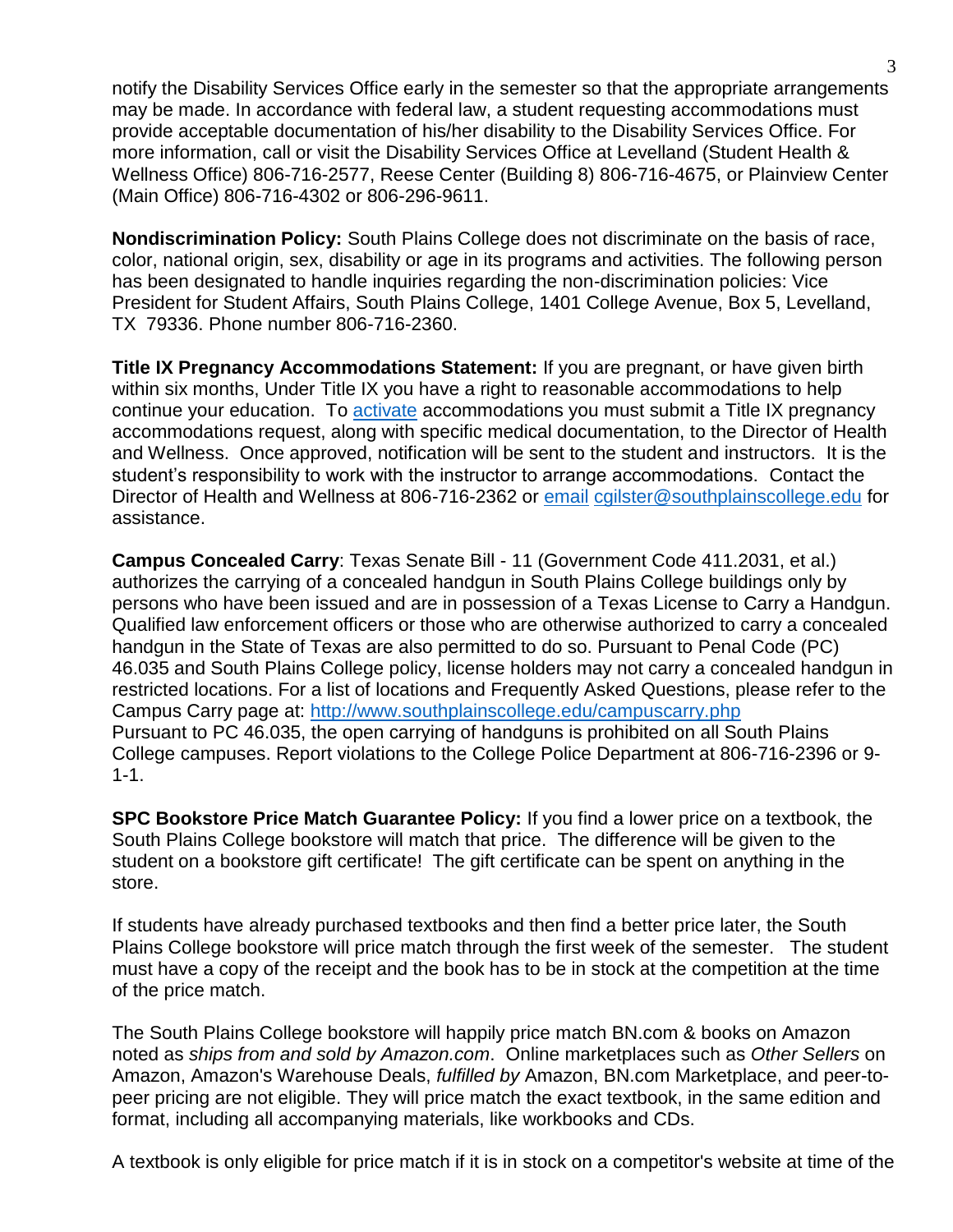price match request. Additional membership discounts and offers cannot be applied to the student's refund.

Price matching is only available on in-store purchases. Digital books, access codes sold via publisher sites, rentals and special orders are not eligible. Only one price match per title per customer is allowed.

Note: The instructor reserves the right to modify the course syllabus and policies, as well as notify students of any changes, at any point during the semester.